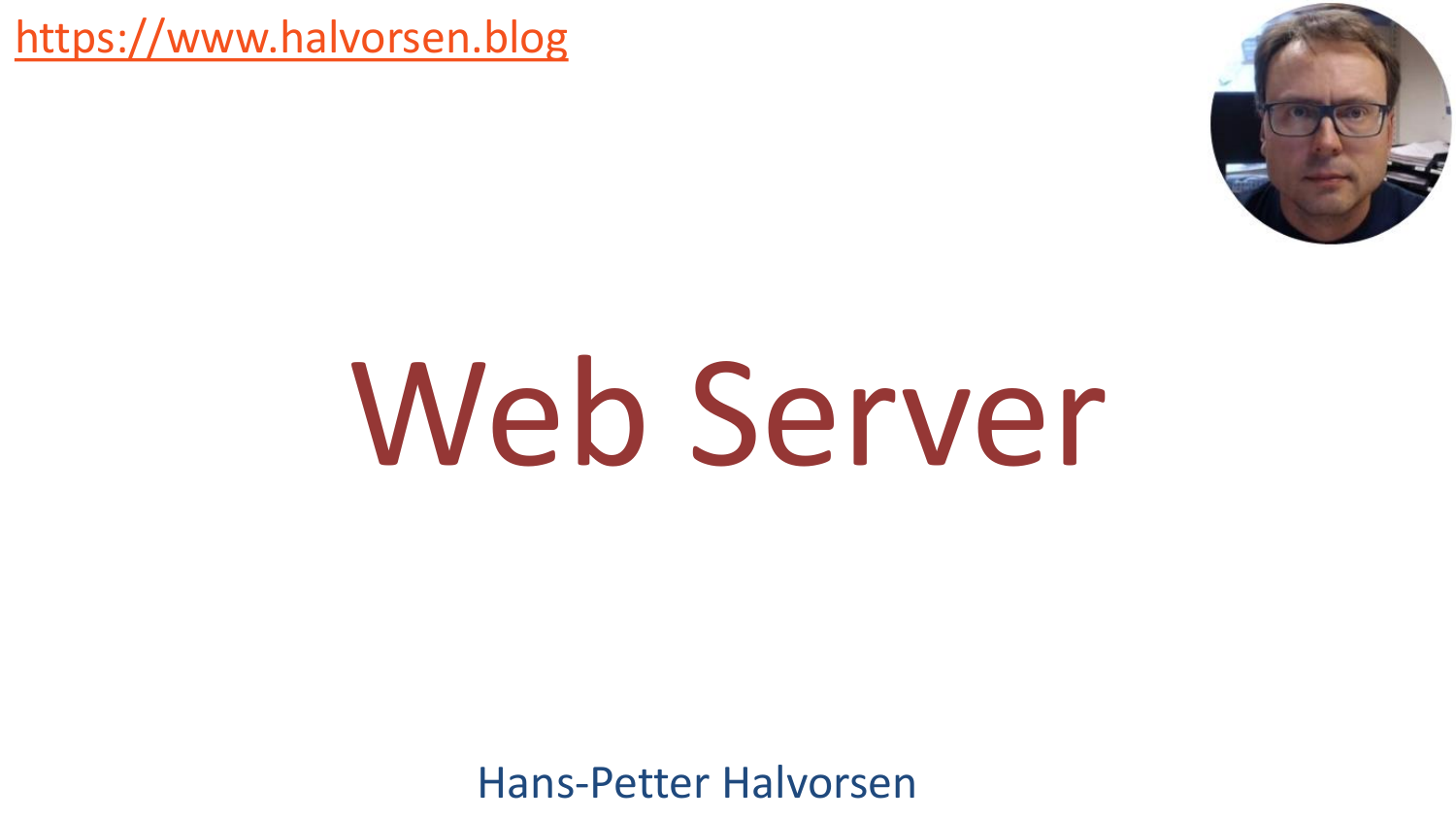### Contents

- Introduction
- Setup/Configure Web Server
- Create HTML Web Site
	- Visual Studio Code (Code Editor)
- Upload Files to Web Server – WinSCP (FTP Software)
- Test the Web Site in your Browser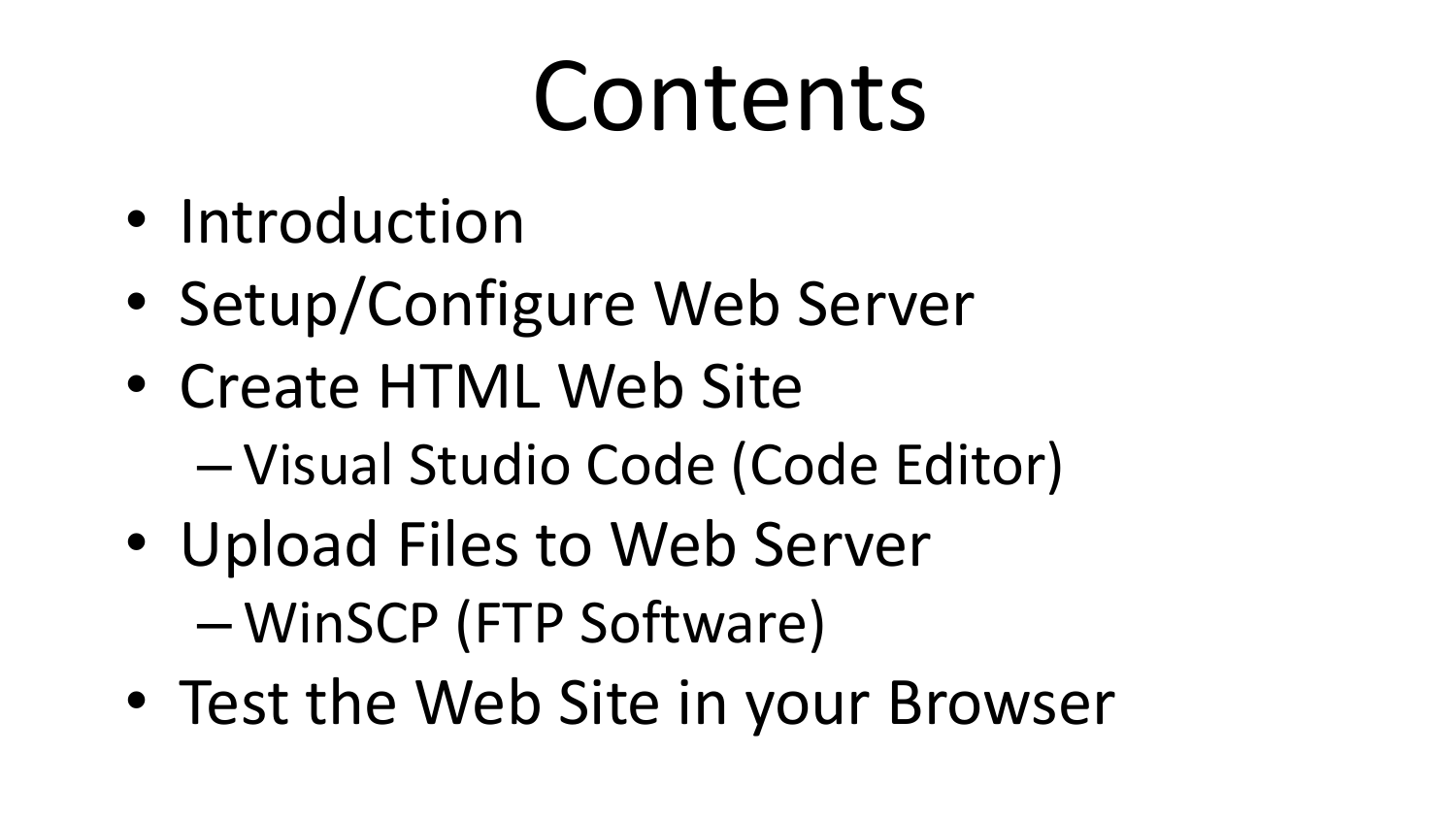### Web Platforms



Database Servers

PCs with Web Browsers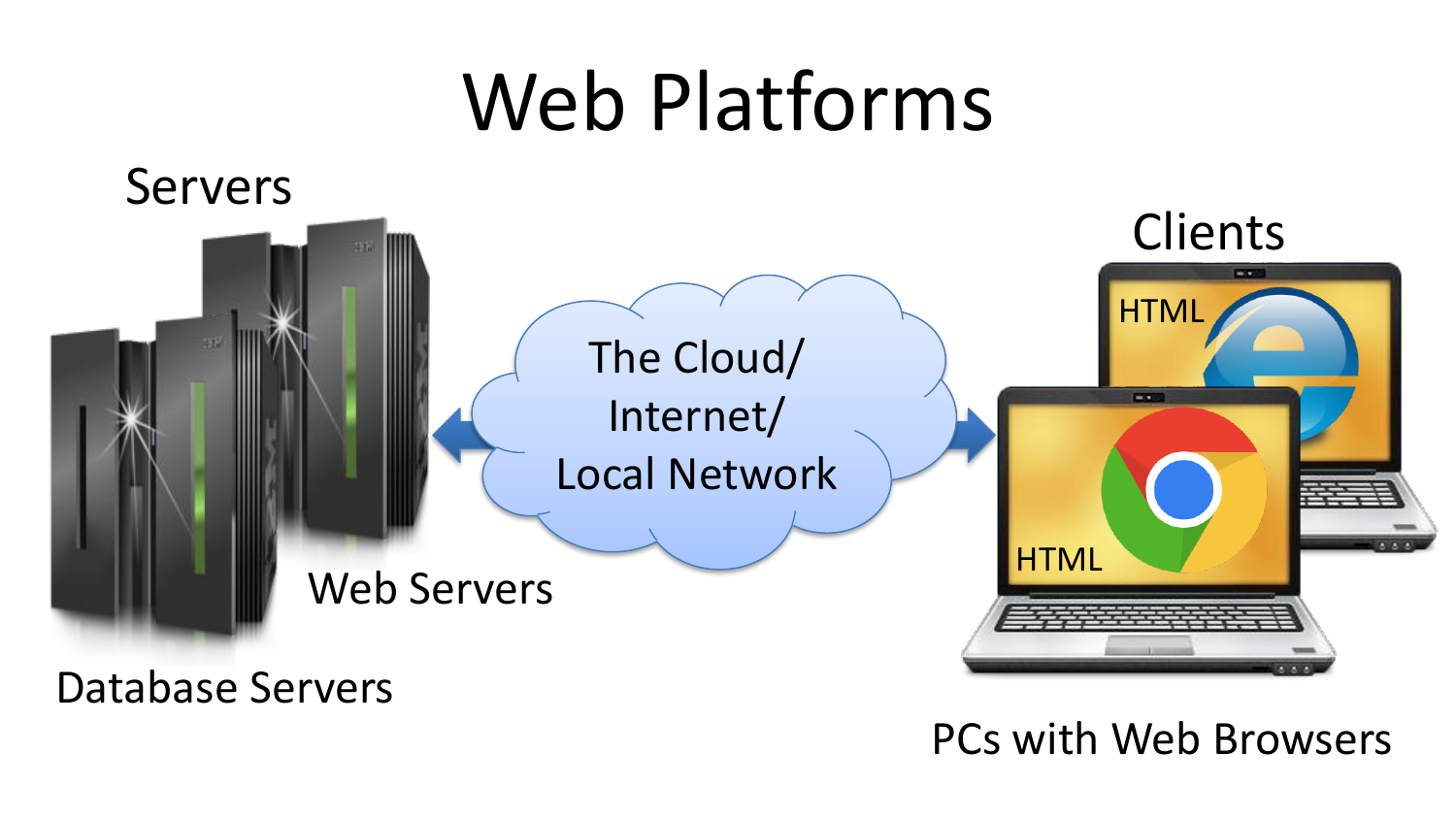### Web Server

- A Web Server program host your Web Site and respond to requests from the Clients (Web Browser). The requested web page will then be sent to the Web browser
- The Web Server software is typically installed on a Server, running OS like Linux or Windows Server
- You can install your own Server and Web Server software, but normally you use an ISP (Internet Service Provider) or a Cloud Platform like Microsoft Azure, AWS (Amazon Web Services), etc.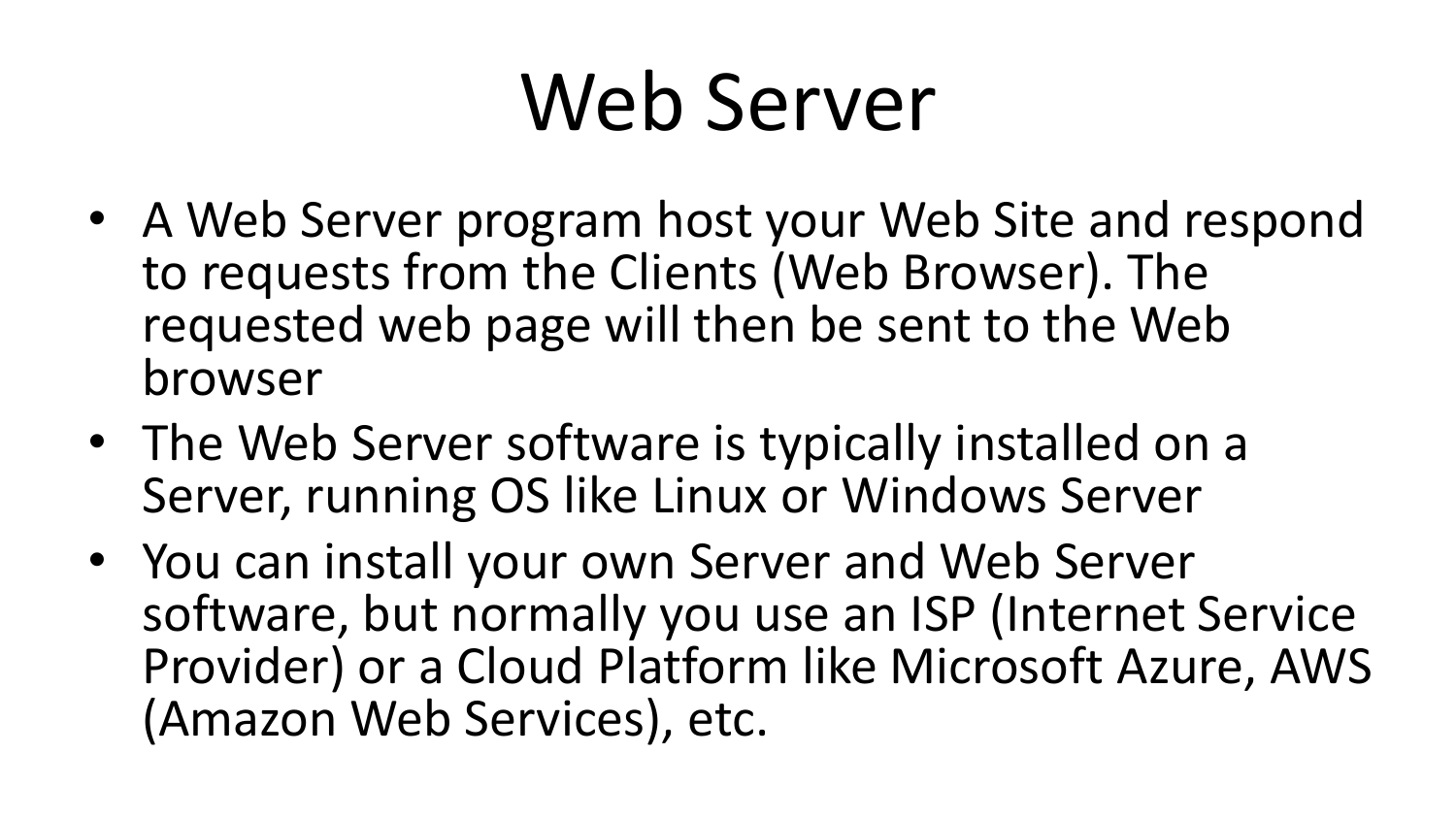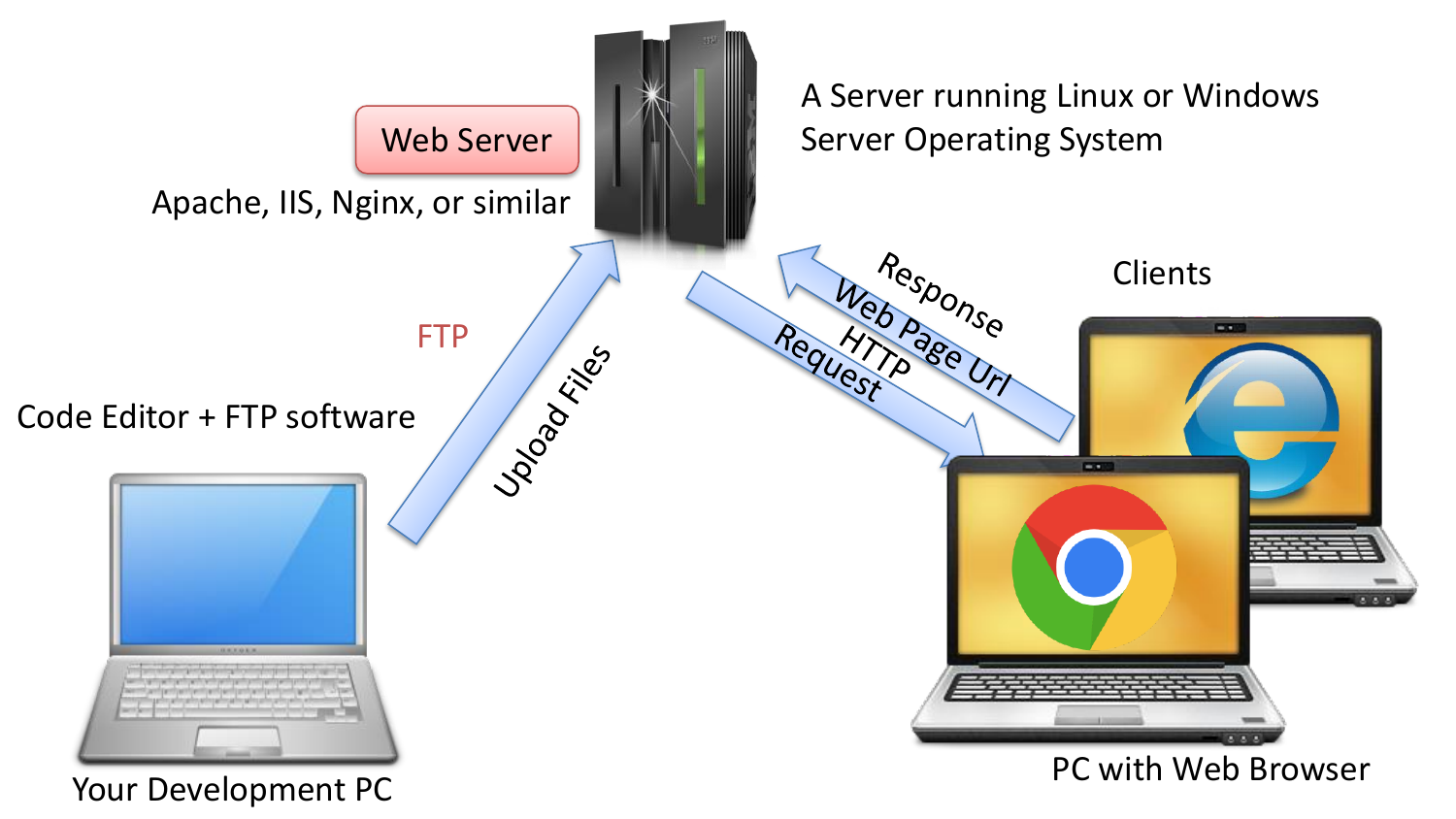### Web Server Platforms



Cross-platform: UNIX, Linux, OS X, Windows, ...

The term web server can refer to either the hardware (the computer) or the software (the computer application) that helps to deliver web content that can be accessed through the Internet.

The most common use of web servers is to host websites, but there are other uses such as gaming, data storage or running enterprise applications.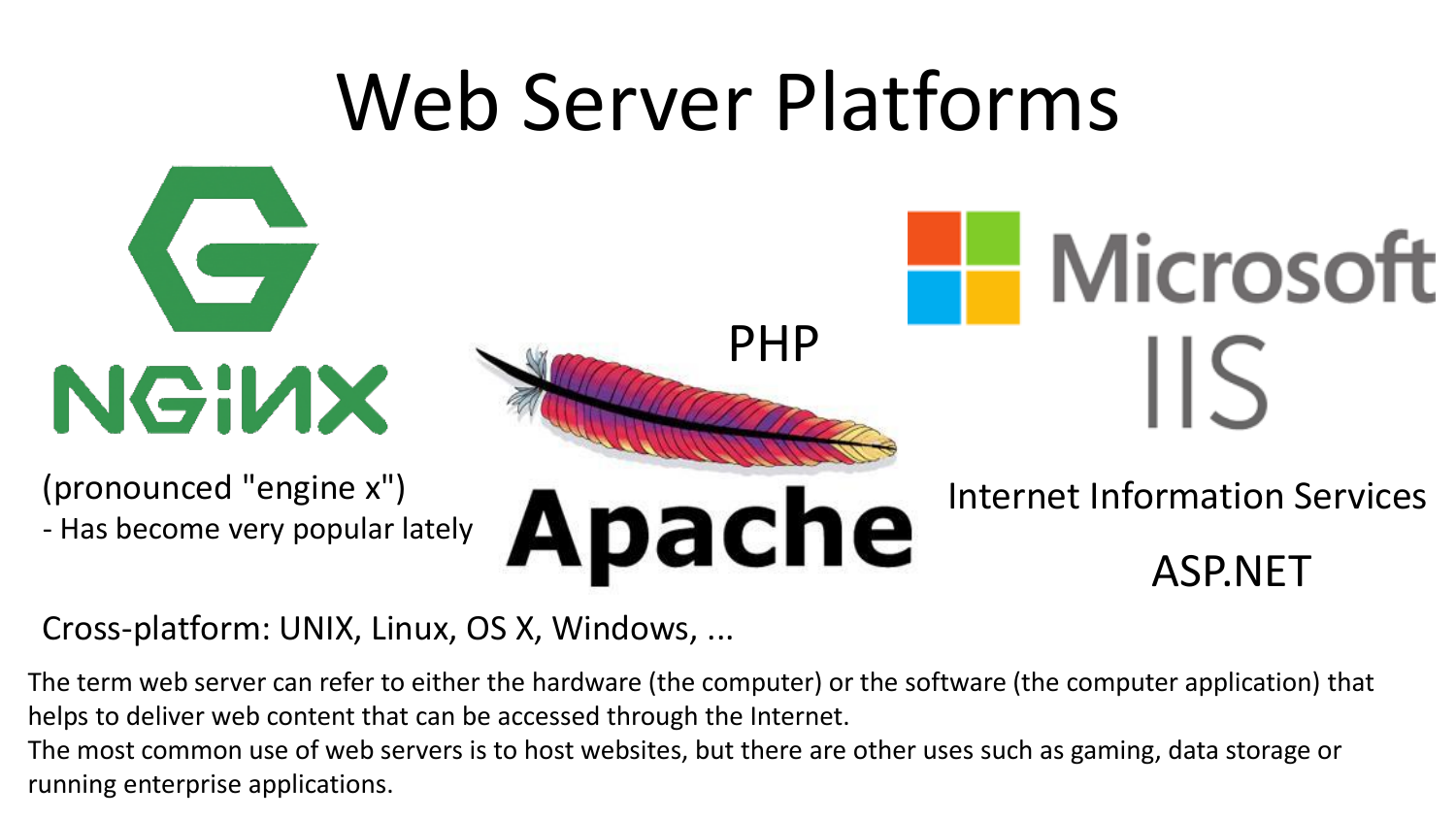### Web Servers Market share\*

| <b>Product</b>                             | <b>Vendor</b>    | <b>Platform</b>                                                           | <b>Percent</b> |
|--------------------------------------------|------------------|---------------------------------------------------------------------------|----------------|
| Apache                                     | Apache           | <b>Open Source</b><br><b>Cross Platform</b>                               | 45.9%          |
| <b>Nginx</b>                               | Nginx, inc       | Free + Paid versions<br><b>Cross Platform</b>                             | 39.0%          |
| <b>IIS</b> (Internet Information Services) | <b>Microsoft</b> | Windows, Included with<br>Windows (Windows Server,<br>Windows 10 Pro)     | 9.5%           |
| LiteSpeed                                  | LiteSpeed        | Proprietary, Linux                                                        | 3.4%           |
| <b>GWS (Google Web Server)</b>             | Google           | Custom Linux-based Web server that<br>Google uses for its online services | 1.0%           |

[https://en.wikipedia.org/wiki/Web\\_server](https://en.wikipedia.org/wiki/Web_server)

\*July 2018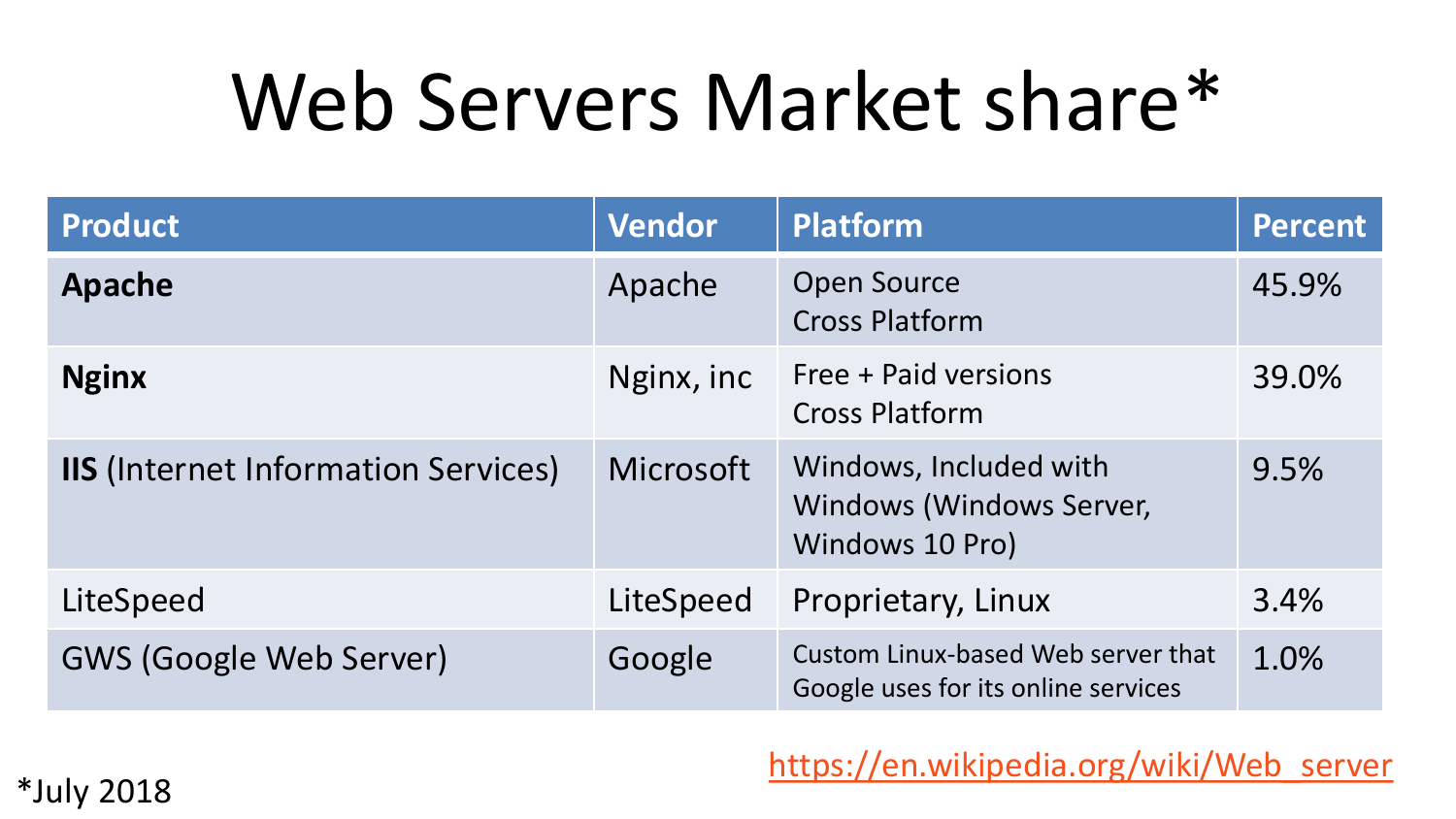# Setup Web Site/Web Server @usn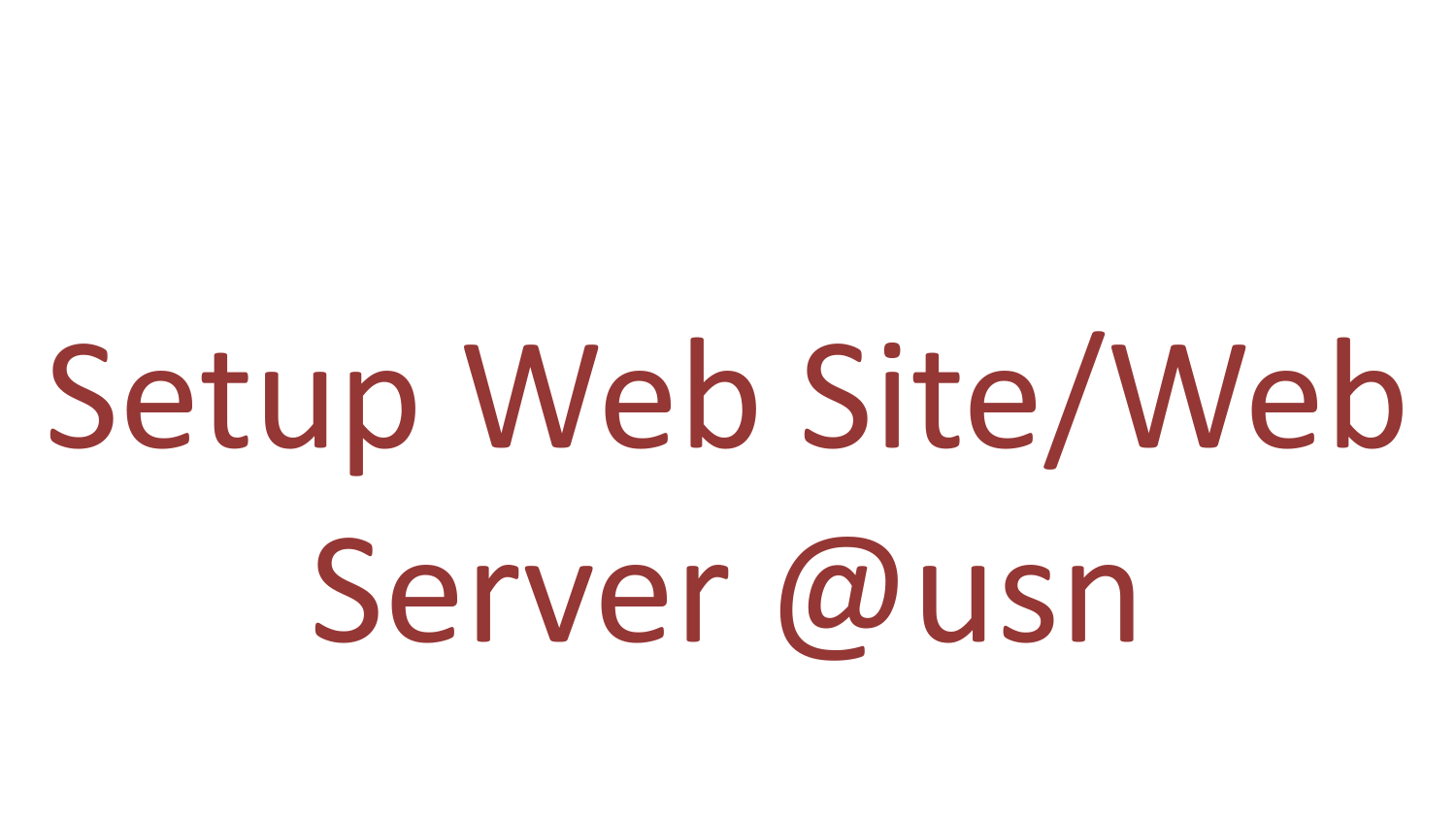### Web Servers at USN

The university has 2 ready to use Web Servers:

- *[home.usn.no](http://home.usn.no/)* (Microsoft Server, IIS)
- *web01.usn.no* (Linux Server, Apache)

The setup and use is almost identical In this Tutorial we will use *[home.usn.no](http://home.usn.no/)*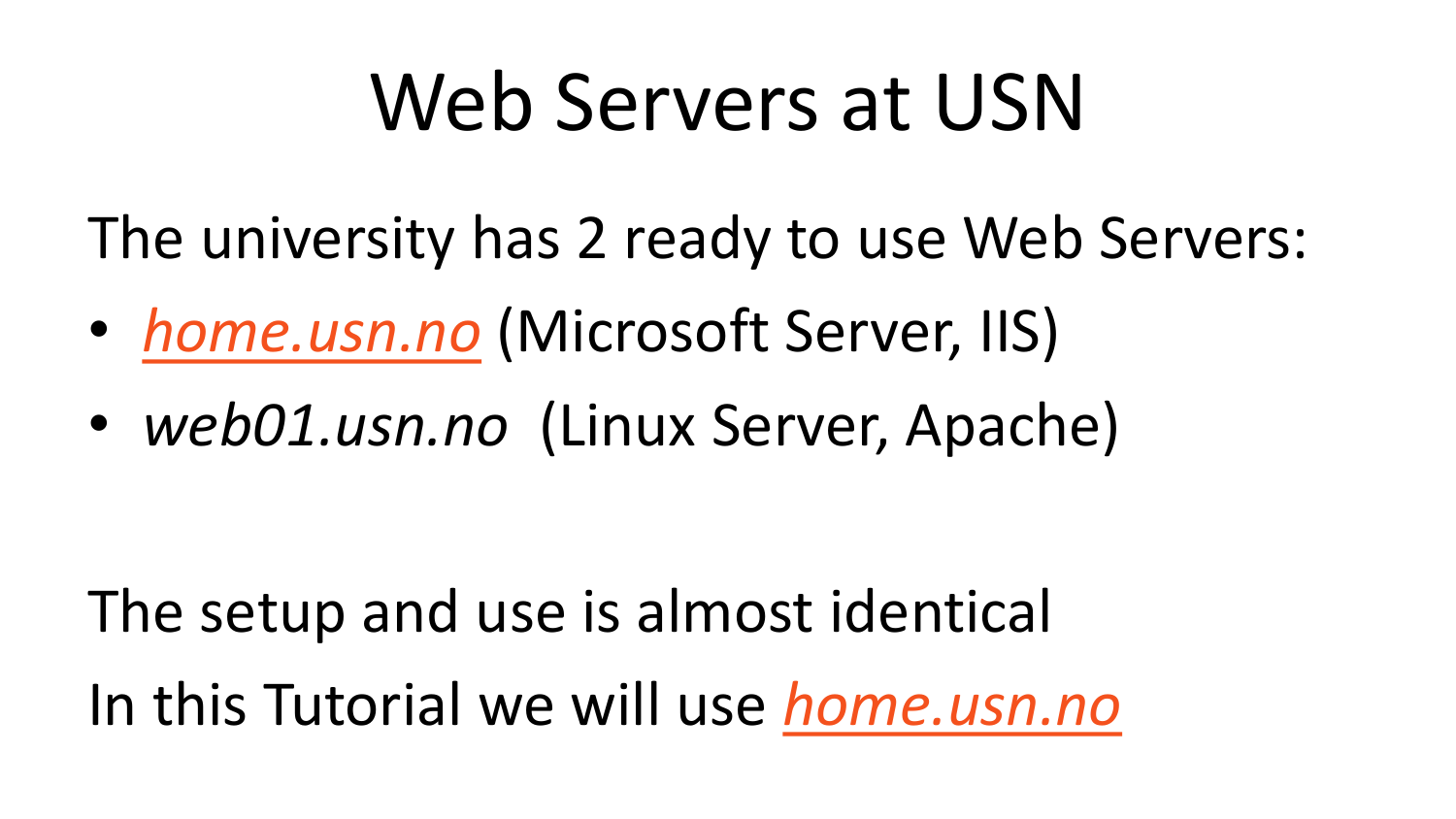# Web Server [home.usn.no](http://home.usn.no/)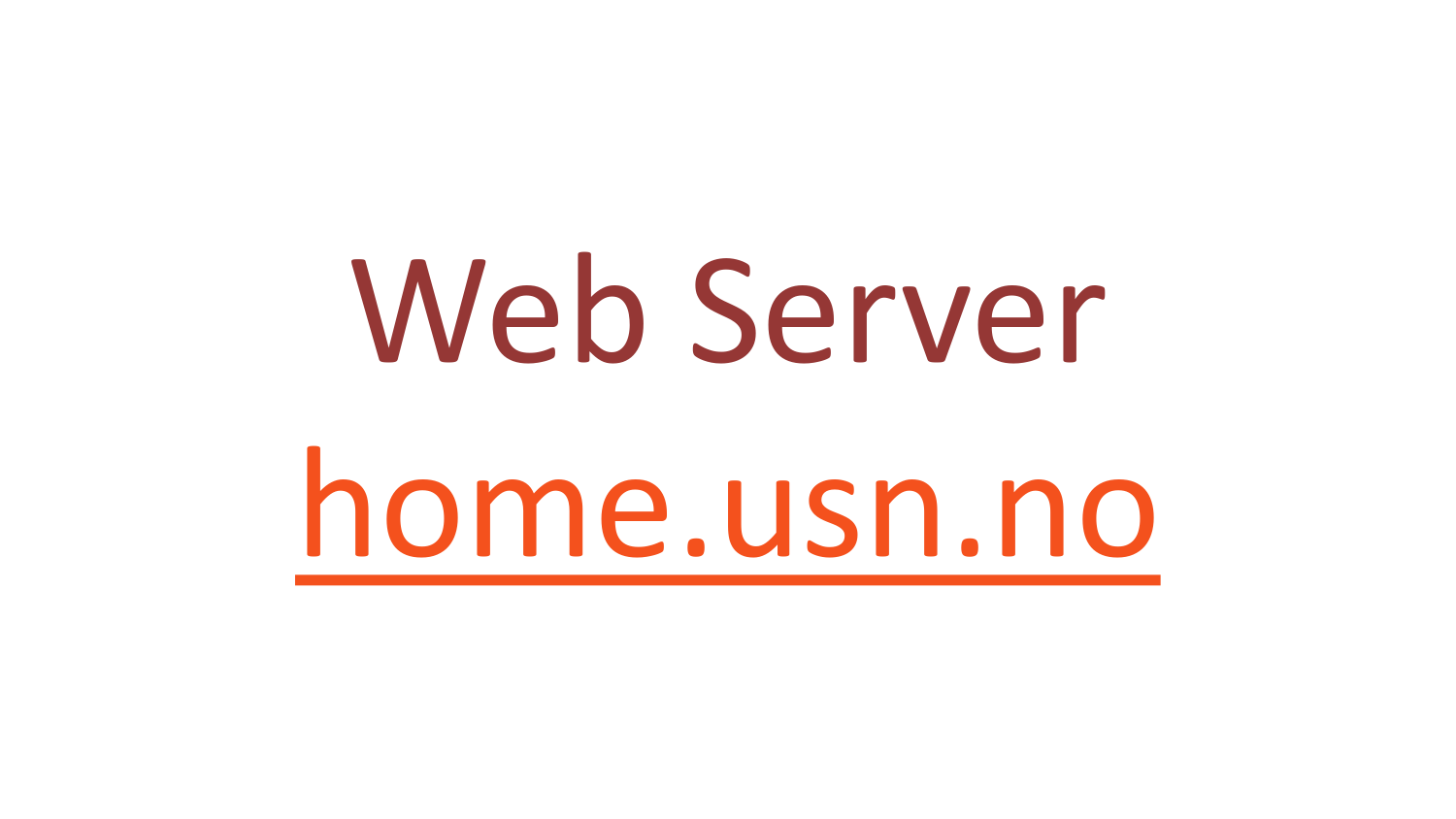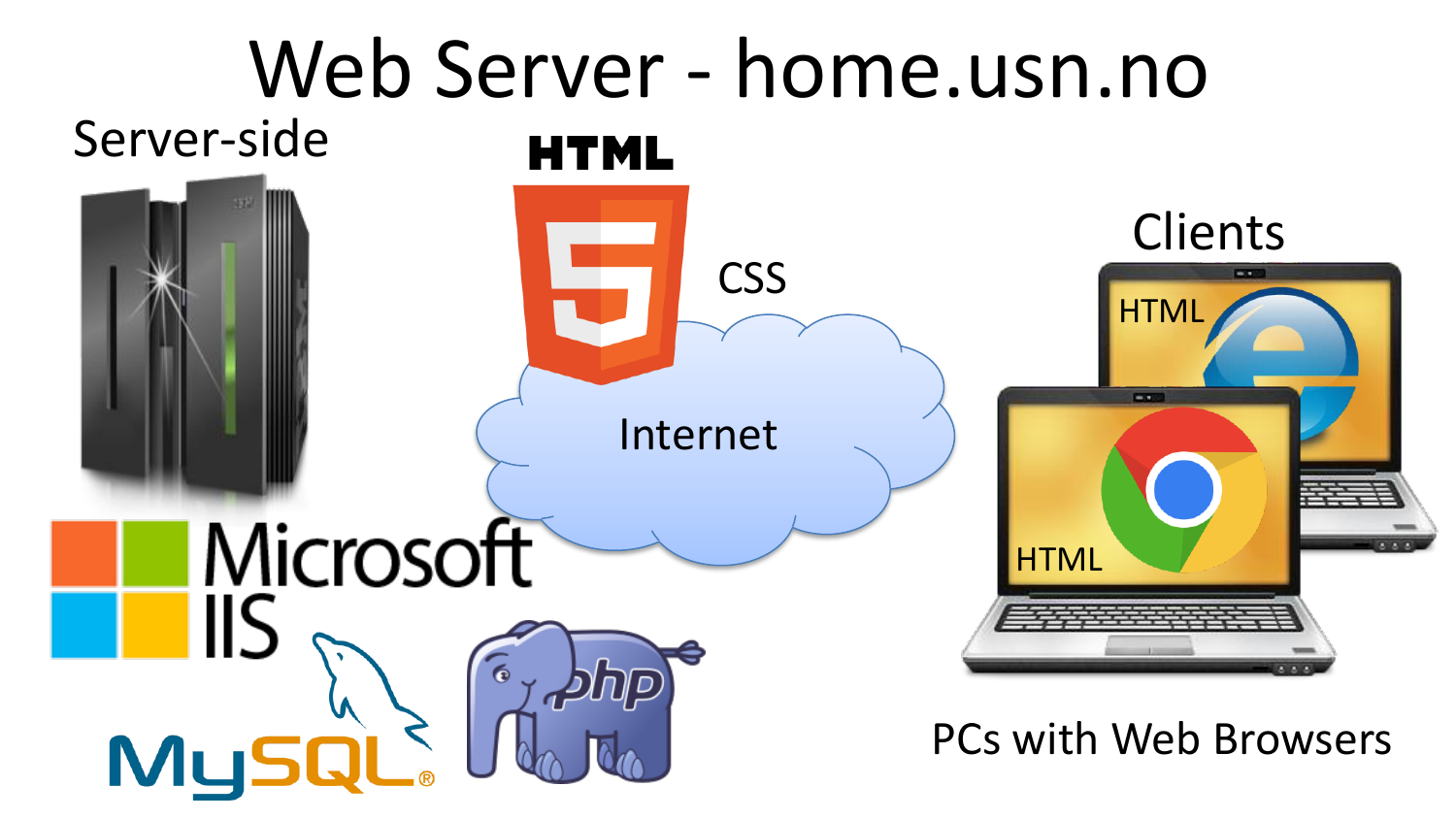### Web Server - home.usn.no

- Server:
	- Operating System: Windows Server
	- Web Server: Microsoft Internet Information Server (IIS)
	- Database: MySQL
	- Supported Languages: HTML, CSS, PHP, ASP.NET
- Web Address: **[https://home.usn.no/](https://home.usn.no/username)**username
- UserName = Student Number (typicallly a 6 digits number)
- Allowed Start Pages:
	- Default.htm, Index.html, Index.php, Default.asp, Default.aspx
- FTP: WinSCP, FileZilla or similiar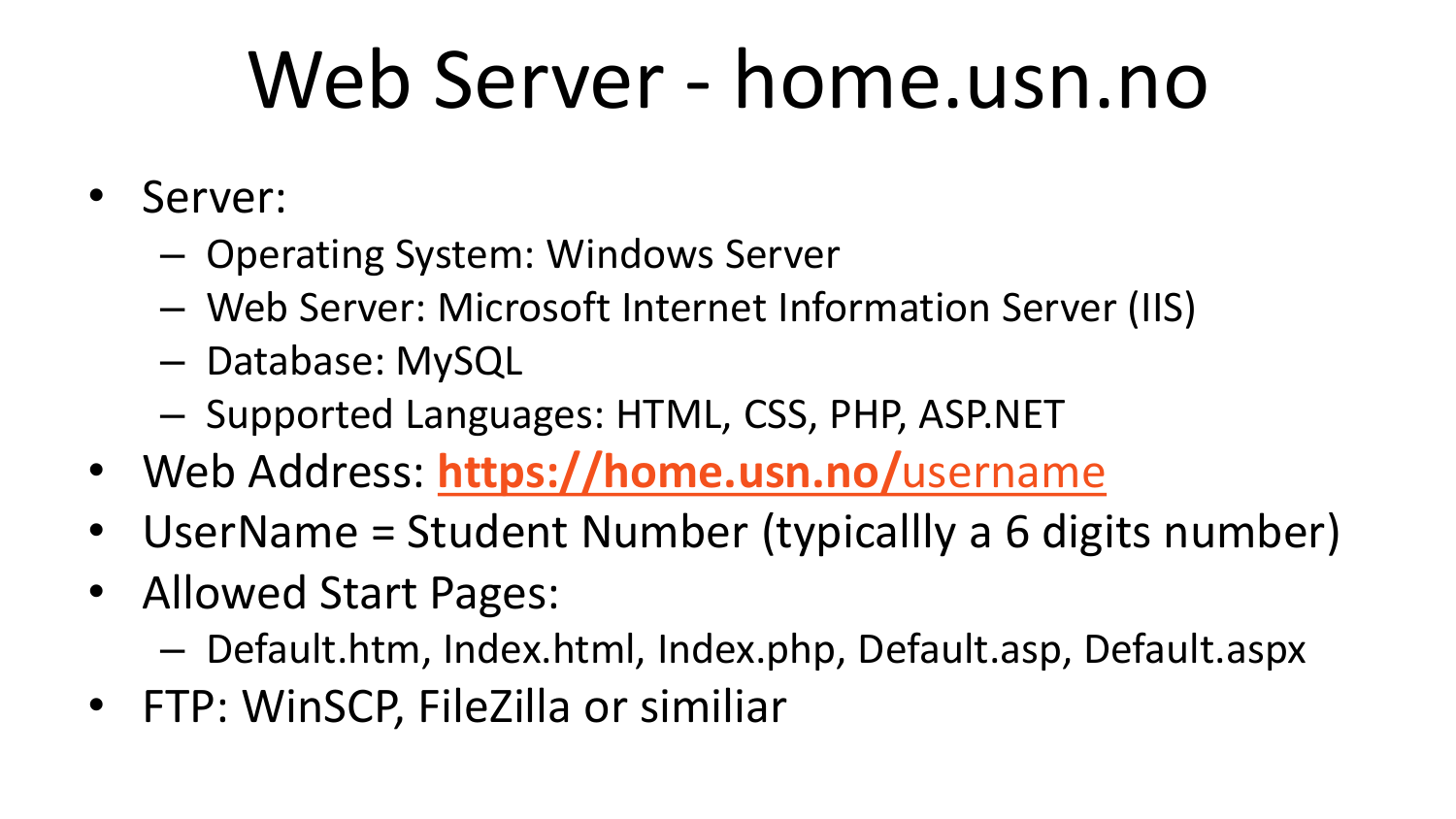### Start using [home.usn.no](http://home.usn.no/)

Follow the guidlines below to setup the Web Server:

- Norwegian Guide: https://min.usn.no/student/tjenester[for-studenter/it-tjenester/nettverk/webomrade-egne](https://min.usn.no/student/tjenester-for-studenter/it-tjenester/nettverk/webomrade-egne-nettsider-article122884-28849.html)nettsider-article122884-28849.html
- English Guide: https://my.usn.no/student/student[services/it-services/network/create-your-own-webpages](https://min.usn.no/student/tjenester-for-studenter/it-tjenester/nettverk/webomrade-egne-nettsider-article122884-28849.html)website-article210002-31394.html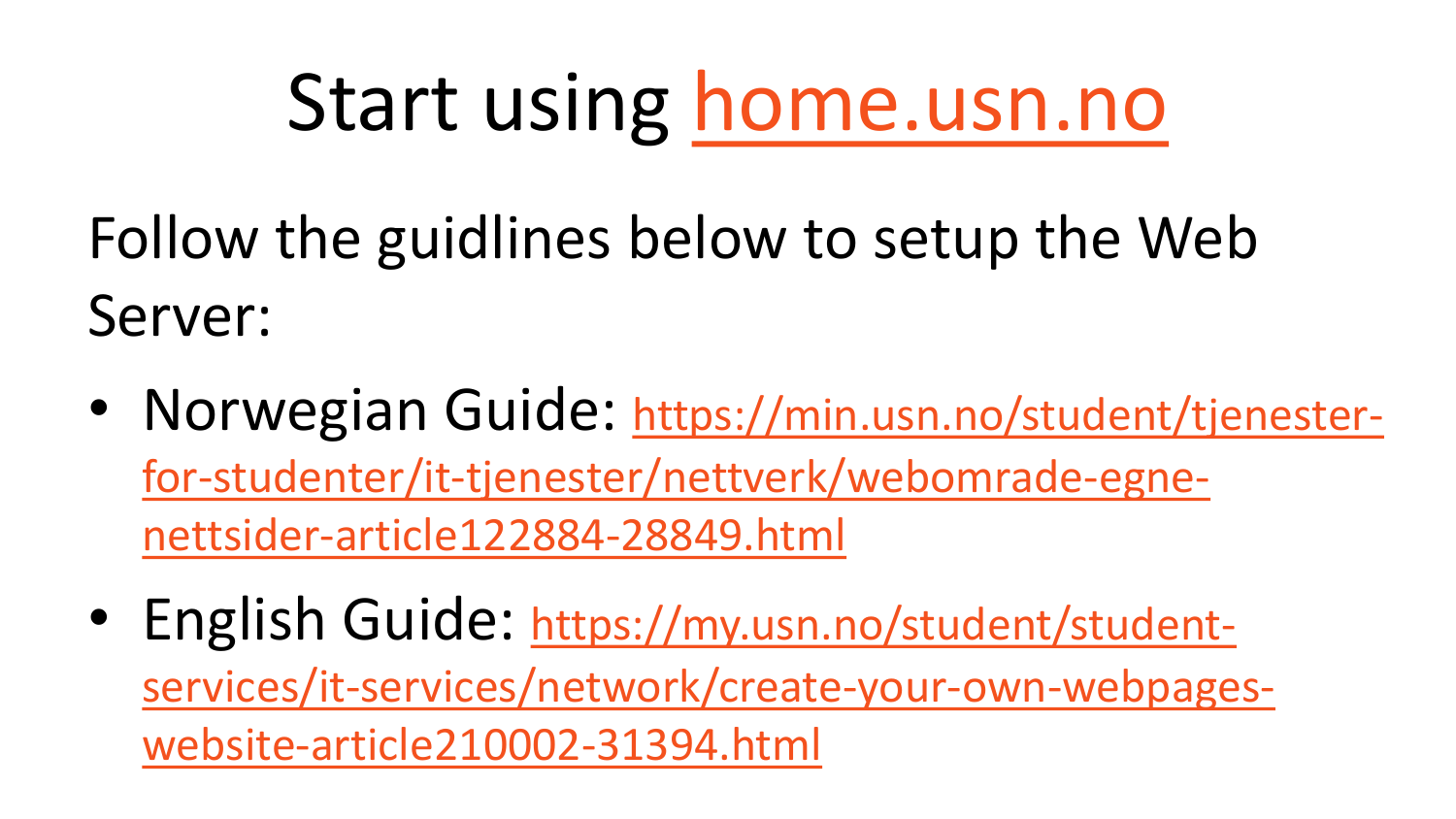### MySQL Database

When creating the the space on the web server, select "I need a MySQL Database ..."

#### Your Home on the Web

This is a place where you can create your own home on the web.

√ I need a MySQL database to use with my home on the web. If you are unsure about needing this you probably do not need one! IMPOKTANT! If the above box is checked and you currently do have a database, the password of your MySQL user will be reset and displayed below.

Create/update my Home on the Web!

Make sure to save/remember the generated Password for the MySQL database that will be created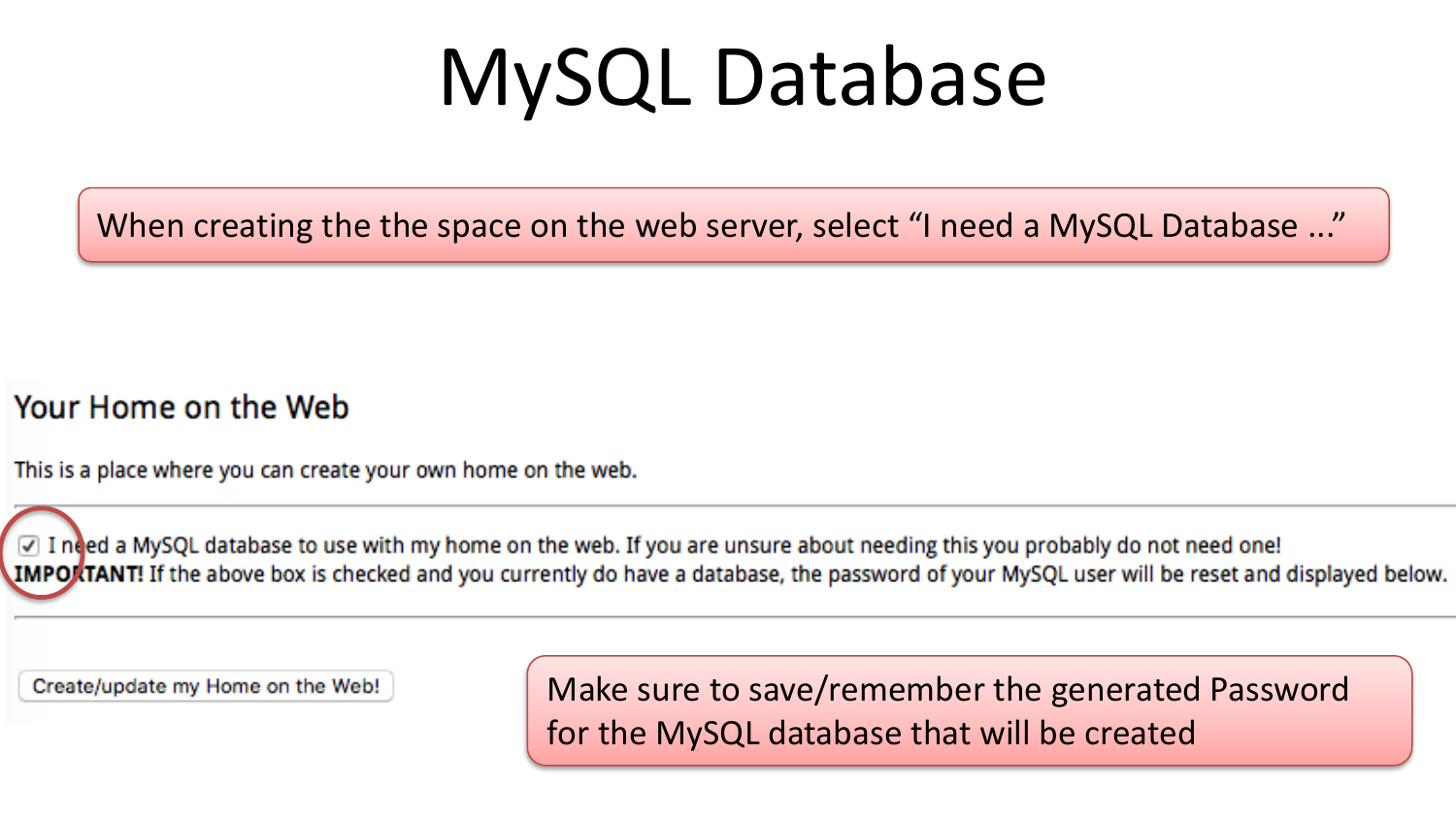## Create Web Site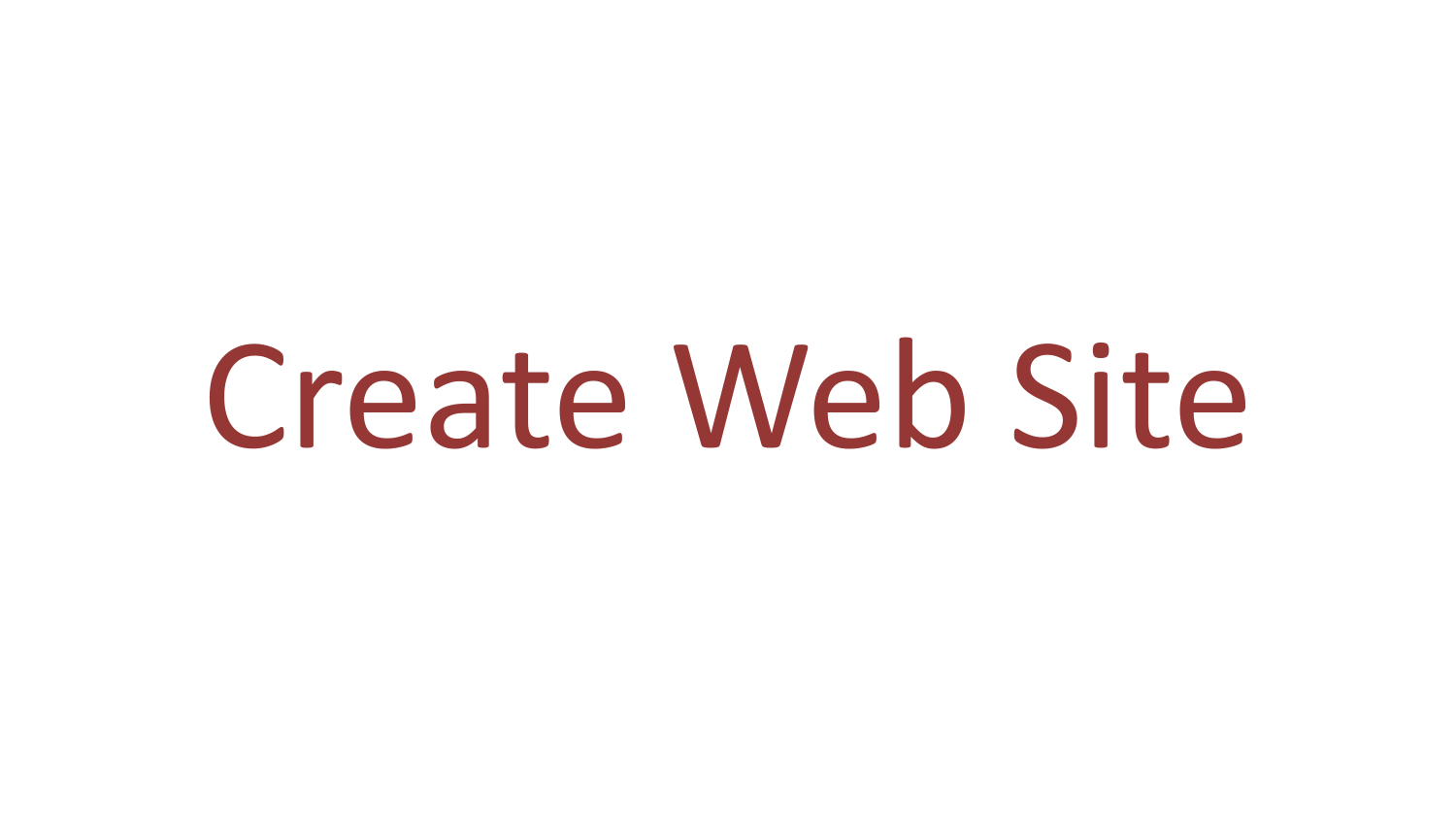### Visual Studio Code

|               | Index.html - Visual Studio Code                                                                    |            | $\Box$       | $\times$ |
|---------------|----------------------------------------------------------------------------------------------------|------------|--------------|----------|
|               | File Edit Selection View Go Debug Tasks Help                                                       |            |              |          |
| ා             | $\Diamond$ index.html $\times$                                                                     |            | Q.<br>$\Box$ | $\cdots$ |
|               | html<br>$\mathbf{1}$                                                                               | a<br>Event |              |          |
| $\mathcal{Q}$ | $\langle \texttt{html} \rangle$<br>$\overline{2}$<br>3                                             |            |              |          |
|               | $\overline{4}$<br><head></head>                                                                    |            |              |          |
| ४ृ            | 5 <sup>1</sup><br><meta charset="utf-8"/>                                                          |            |              |          |
|               | 6<br><title>HTML Tutorial</title>                                                                  |            |              |          |
| $\circledast$ | $\overline{7}$<br>$^{\rm 8}$<br><link href="css/stylesheet.css" rel="stylesheet" type="text/css"/> |            |              |          |
|               | $\mathcal{Q}$                                                                                      |            |              |          |
| 中             | 10<br>                                                                                             |            |              |          |
|               | 11<br>12                                                                                           |            |              |          |
|               | <body><br/>13</body>                                                                               |            |              |          |
|               | <h1>This is a heading</h1><br>14                                                                   |            |              |          |
|               | 15<br>abc                                                                                          |            |              |          |
|               | 16<br>17<br><h1>Header 1</h1>                                                                      |            |              |          |
|               | 18                                                                                                 |            |              |          |
|               | 19                                                                                                 |            |              |          |
|               | <h2>Header 2</h2><br>20                                                                            |            |              |          |
|               | 21<br>22                                                                                           |            |              |          |
|               | 23<br><p>Some text paragraph</p>                                                                   |            |              |          |
|               | 24                                                                                                 |            |              |          |
|               | 25<br><a href="html/mywebfile.html">This is a link to another web page /a<br/>26</a>               |            |              |          |
|               | 27                                                                                                 |            |              |          |
|               | 28                                                                                                 |            |              |          |
|               | <br>29                                                                                             |            |              |          |
| ₩             | $\langle$ /html><br>30                                                                             |            |              |          |
| 00A0          | Ln 26, Col 69 Spaces: 4 UTF-8 CRLF HTML                                                            |            |              | ◉        |

Simple, lightweight and easy to use Editor Cross-platform

#### Download: <https://code.visualstudio.com/>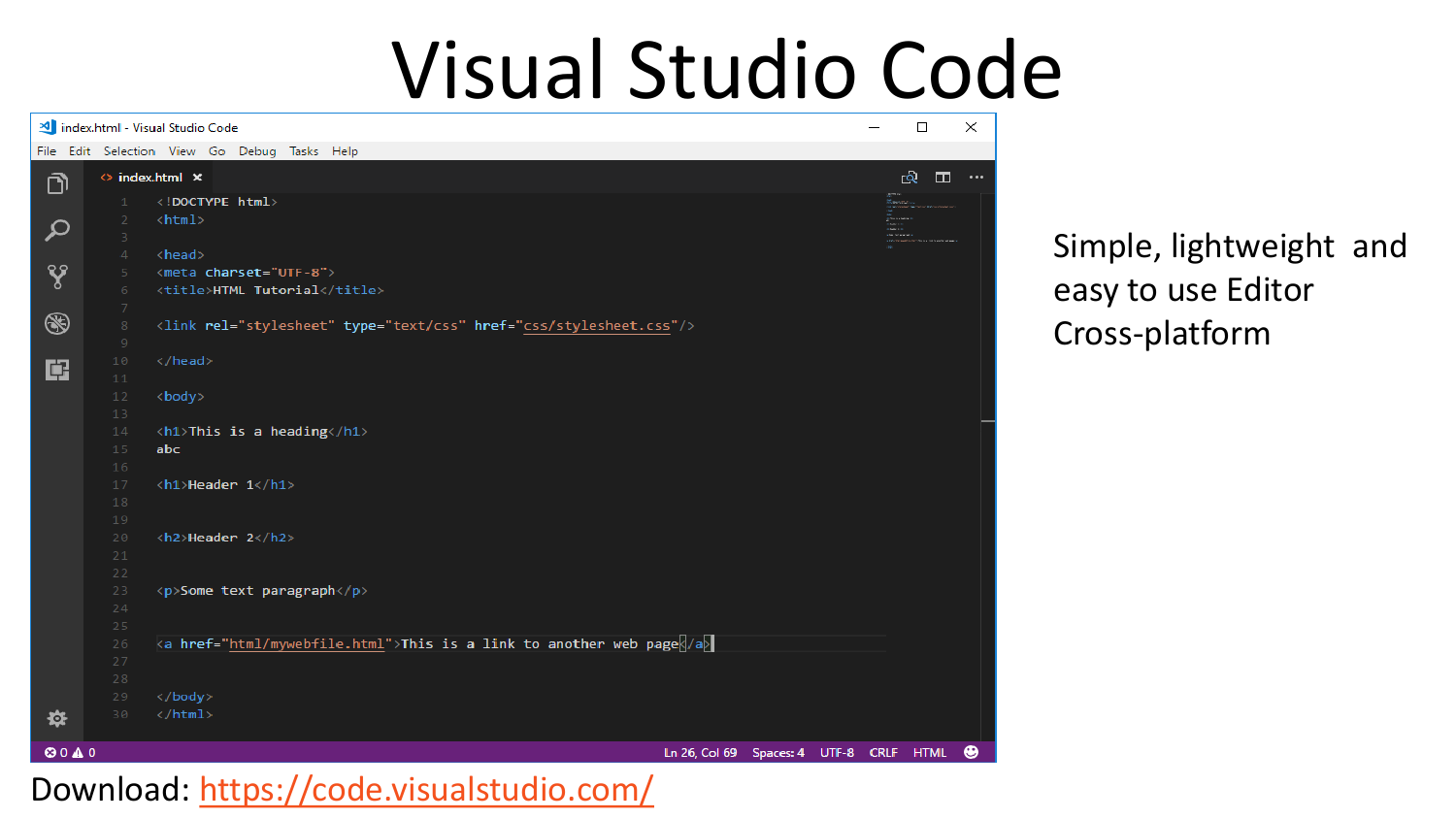### Create your first Web Page

|               |                        | Index.html - Visual Studio Code              |  |                           |  |  |                                                   |   |  | $\Box$      |                | $\times$ |
|---------------|------------------------|----------------------------------------------|--|---------------------------|--|--|---------------------------------------------------|---|--|-------------|----------------|----------|
|               |                        | File Edit Selection View Go Debug Tasks Help |  |                           |  |  |                                                   | B |  |             |                |          |
| ා             |                        | $\Diamond$ Index.html $\times$               |  |                           |  |  |                                                   |   |  | ró,         | $\blacksquare$ |          |
|               | $\mathbf{1}$           | html                                         |  |                           |  |  |                                                   |   |  | the m<br>E. |                |          |
| Q             | $\overline{2}$<br>3    | $\verb html $                                |  |                           |  |  |                                                   |   |  |             |                |          |
|               | $\overline{4}$         | <head></head>                                |  |                           |  |  |                                                   |   |  |             |                |          |
| ४ृ            | 5                      |                                              |  | <title>Page Title</title> |  |  |                                                   |   |  |             |                |          |
|               | 6                      |                                              |  |                           |  |  |                                                   |   |  |             |                |          |
| $\circledast$ | $\overline{7}$         |                                              |  |                           |  |  |                                                   |   |  |             |                |          |
|               | $\,$ 8<br>$\mathcal Q$ | <body></body>                                |  |                           |  |  |                                                   |   |  |             |                |          |
|               | 10                     | <h1>My First Heading</h1>                    |  |                           |  |  |                                                   |   |  |             |                |          |
| 畠             | 11                     |                                              |  |                           |  |  |                                                   |   |  |             |                |          |
|               | 12                     | <p>My first paragraph.</p>                   |  |                           |  |  |                                                   |   |  |             |                |          |
|               | 13                     |                                              |  |                           |  |  |                                                   |   |  |             |                |          |
|               | 14<br>15               |                                              |  |                           |  |  |                                                   |   |  |             |                |          |
|               | 16                     | $\langle$ /html>                             |  |                           |  |  |                                                   |   |  |             |                |          |
|               | 17                     |                                              |  |                           |  |  |                                                   |   |  |             |                |          |
|               |                        |                                              |  |                           |  |  |                                                   |   |  |             |                |          |
|               |                        |                                              |  |                           |  |  |                                                   |   |  |             |                |          |
|               |                        |                                              |  |                           |  |  |                                                   |   |  |             |                |          |
|               |                        |                                              |  |                           |  |  |                                                   |   |  |             |                |          |
|               |                        |                                              |  |                           |  |  |                                                   |   |  |             |                |          |
| ©0△0          |                        |                                              |  |                           |  |  | Ln 13, Col 1 Spaces: 4 UTF-8 LF HTML <sup>4</sup> |   |  |             |                | ۸        |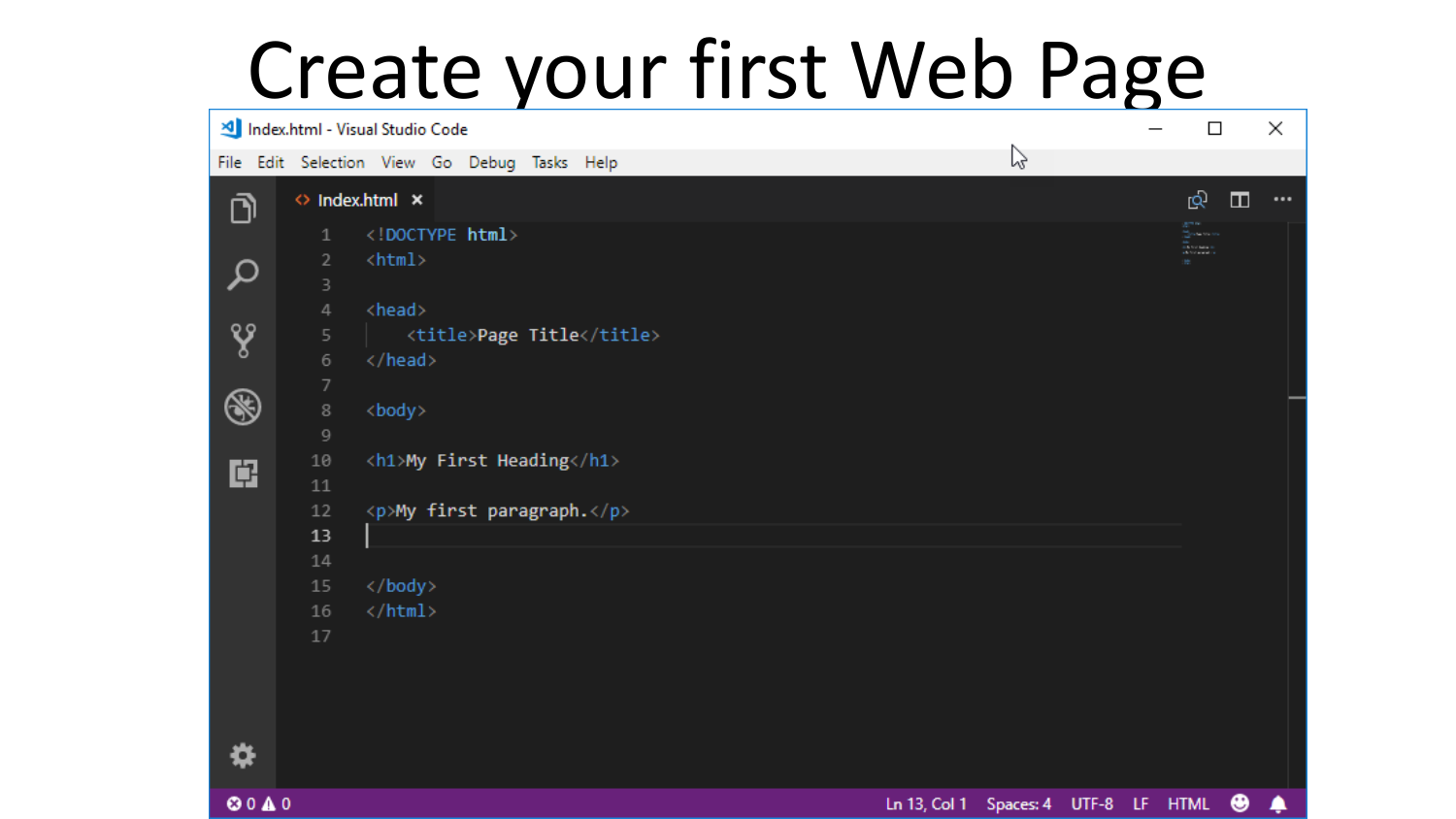### Test in Web Browser

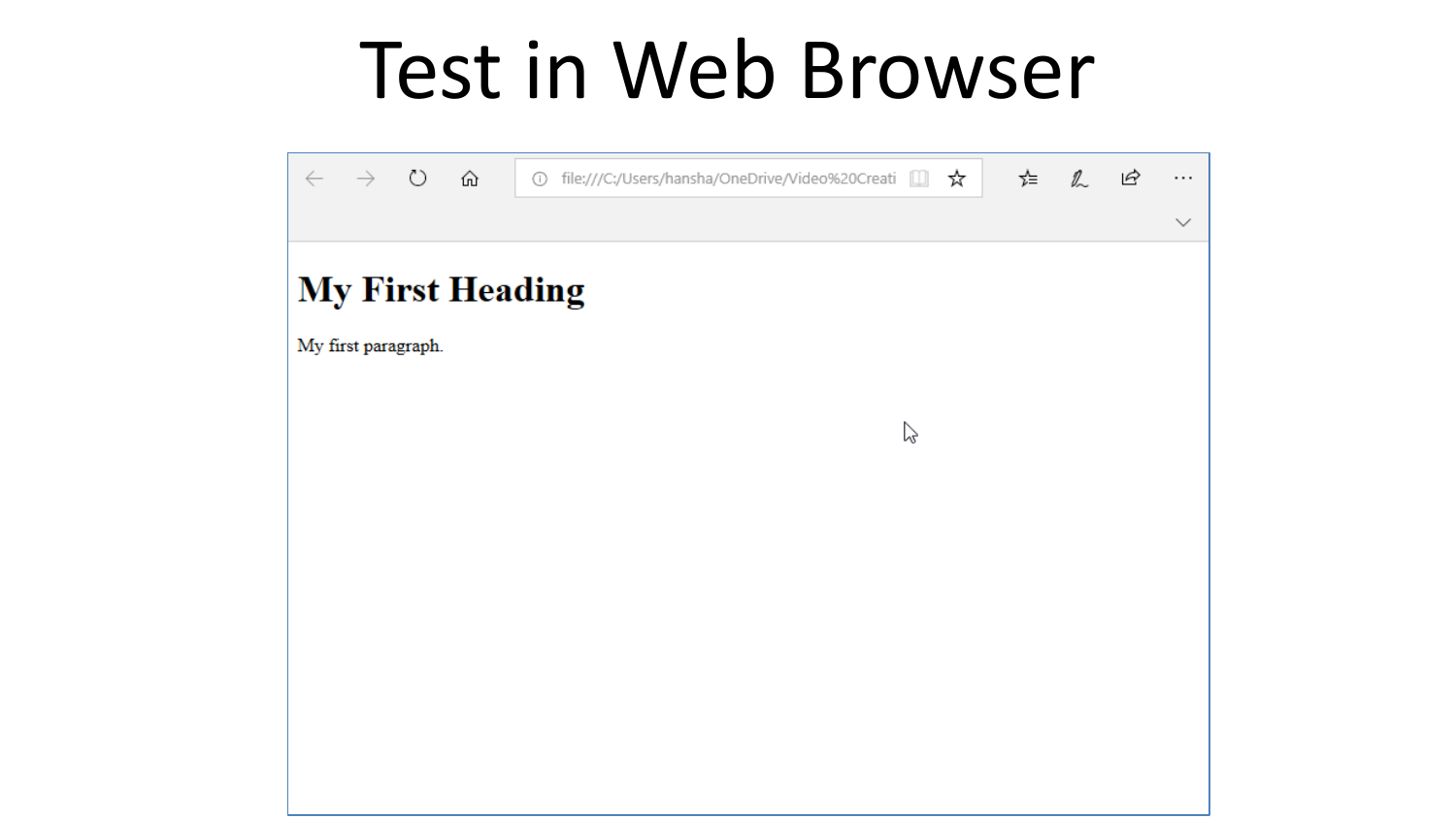### w3schools.com **HTML**

Good Resource for creating Web Pages with HTML, CSS, JavaScript, SQL, PHP, etc.

[http://www.w3schools.com](http://www.w3schools.com/)

HTML: <https://www.w3schools.com/html/> CSS:<https://www.w3schools.com/css/> PHP: <https://www.w3schools.com/php/>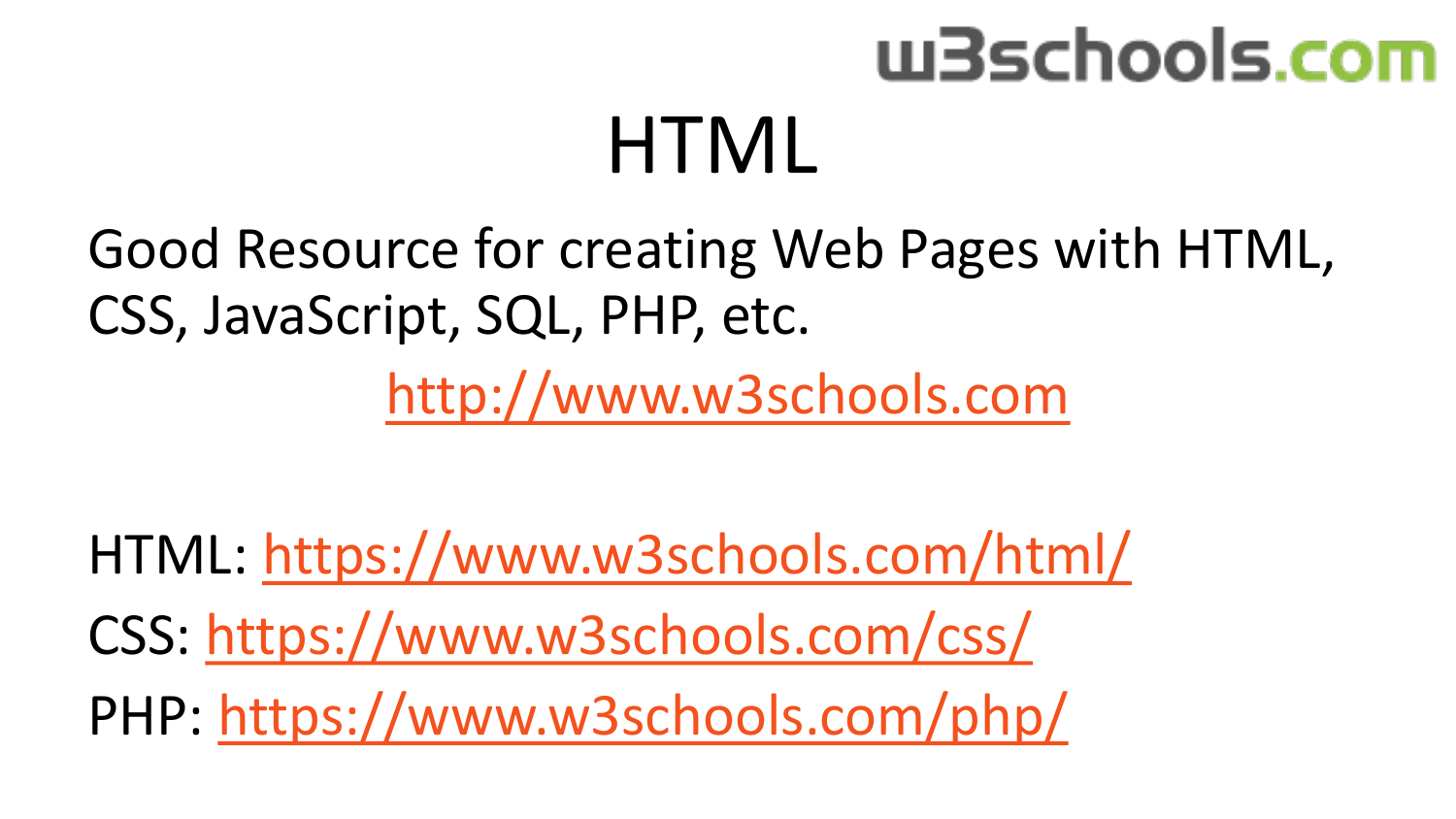# Upload Files to Web Server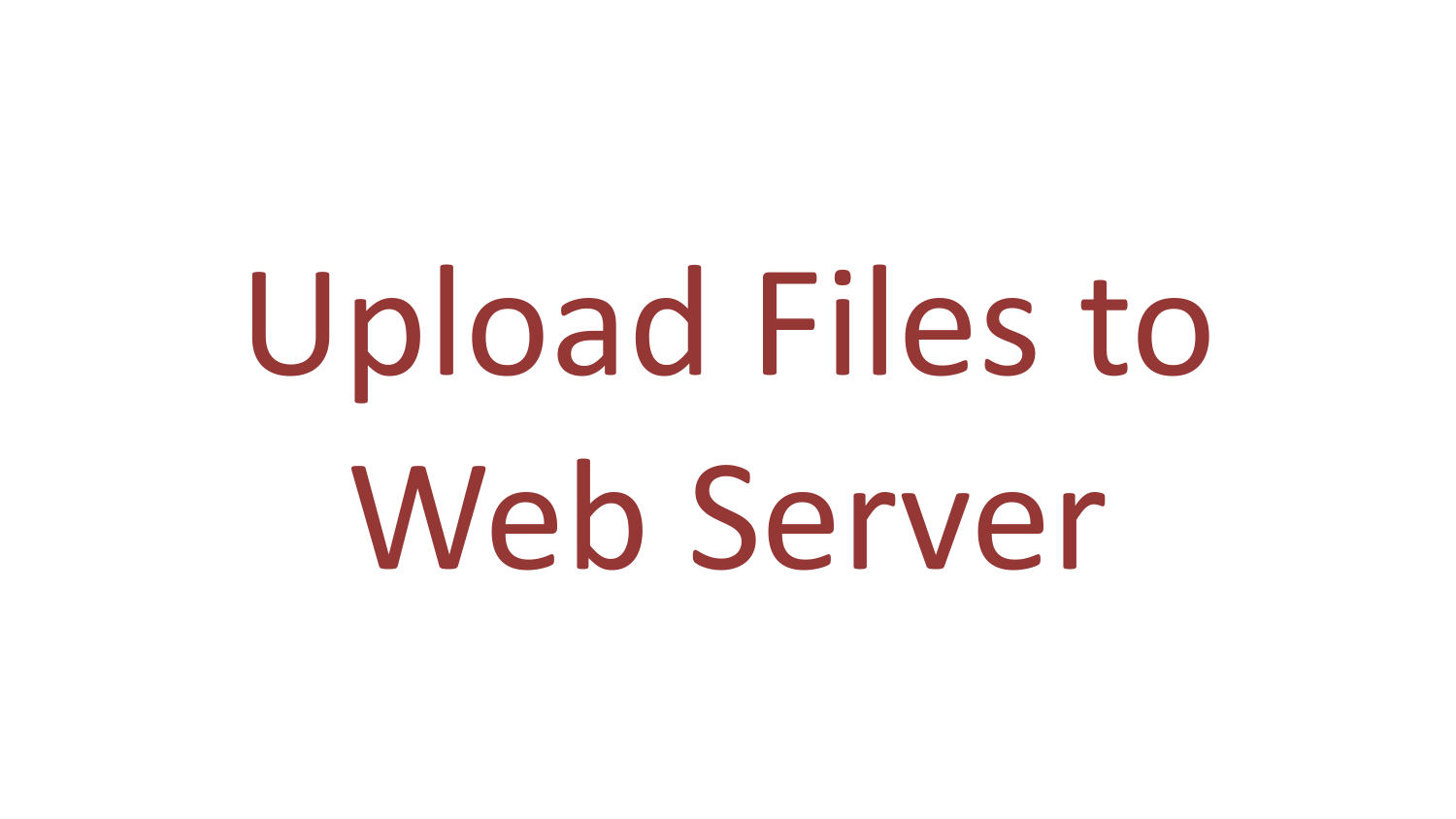### FTP

FTP – File Transfer Protocol

Software used for uploading Files to the Web Server

- FTP Software
	- WinSCP [https://winscp.net](https://winscp.net/)
	- FileZilla [https://filezilla-project.org](https://filezilla-project.org/)
	- …hundreds

Many Code Editors has also built-in FTP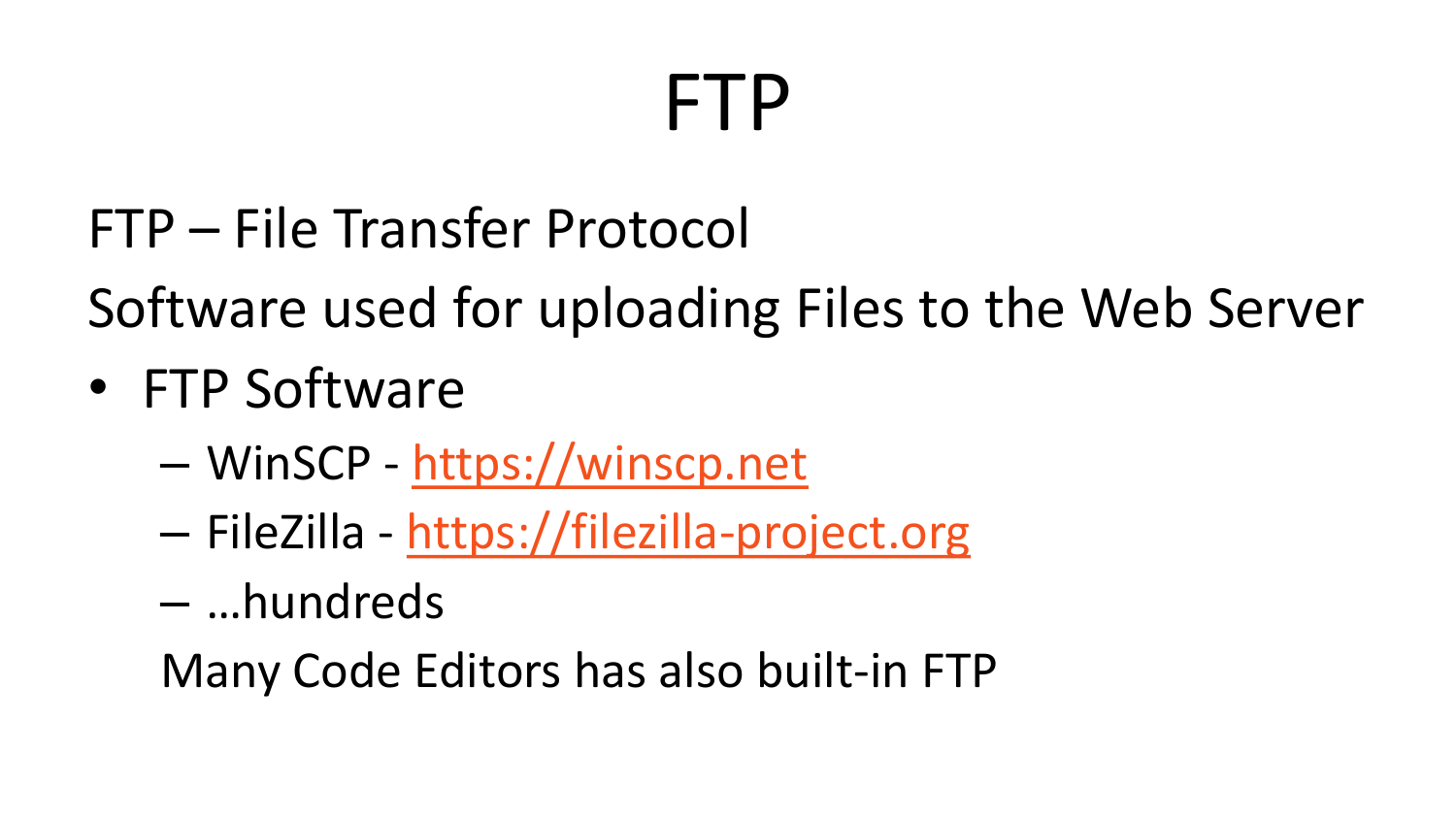### WinSCP

| / / - home.usn.no - WinSCP                                                    |      |                                                                                                                                                    |                                                                                                                                                               |                                                                                                       |  |                                                                  |                 | $\Box$<br>B | $\times$ |  |  |  |
|-------------------------------------------------------------------------------|------|----------------------------------------------------------------------------------------------------------------------------------------------------|---------------------------------------------------------------------------------------------------------------------------------------------------------------|-------------------------------------------------------------------------------------------------------|--|------------------------------------------------------------------|-----------------|-------------|----------|--|--|--|
| Local Mark Files Commands Session Options Remote Help                         |      |                                                                                                                                                    |                                                                                                                                                               |                                                                                                       |  |                                                                  |                 |             |          |  |  |  |
|                                                                               |      |                                                                                                                                                    | <b>Transfer Settings Default</b>                                                                                                                              | $\cdot$ $\sigma$ .                                                                                    |  |                                                                  |                 |             |          |  |  |  |
| home.usn.no <b>The New Session</b>                                            |      |                                                                                                                                                    |                                                                                                                                                               |                                                                                                       |  |                                                                  |                 |             |          |  |  |  |
| $\frac{12}{10}$ C: OS                                                         |      | ▸ ఆ ∏ ❤ - ⇒ -  □ □ □ ① 2   %                                                                                                                       |                                                                                                                                                               | ▸ @ 17   ← • → •   □ □ ∩ ∂ /   Q, Find Files   <sup>p</sup> a<br>$\sqrt{\frac{1}{2}}$ / <root></root> |  |                                                                  |                 |             |          |  |  |  |
|                                                                               |      |                                                                                                                                                    | <b>B</b> Download ▼   2 Edit ▼ ※ M La Properties   8 New ▼   H   H   マ                                                                                        |                                                                                                       |  |                                                                  |                 |             |          |  |  |  |
| C:\\OneDrive\Video Creation\Video Projects\Web\home.usn.no\Example\MyWebSite\ |      |                                                                                                                                                    |                                                                                                                                                               |                                                                                                       |  |                                                                  |                 |             |          |  |  |  |
| ㅈ<br>Name                                                                     |      | Size Type                                                                                                                                          | Changed                                                                                                                                                       | ㅈ<br>Name                                                                                             |  | Size Changed                                                     | <b>Rights</b>   | Owner       |          |  |  |  |
| $t_{\parallel}$<br><b>CSS</b><br>doc<br>html<br>images<br>js<br>e Index.html  | 1 KB | Parent directory<br><b>File folder</b><br><b>File folder</b><br><b>File folder</b><br><b>File folder</b><br><b>File folder</b><br><b>HTML File</b> | 2018-08-23 13:36:49<br>2018-08-23 13:18:02<br>2018-08-23 13:18:02<br>2018-08-23 13:18:02<br>2018-08-23 13:18:02<br>2018-08-23 13:19:19<br>2018-08-23 13:33:13 | <b>t.</b><br>documents<br>Private<br>$\left  \mathbf{e} \right $ Index.html                           |  | 2018-08-23 13:20<br>2017-08-28 08:45<br>1 KB 2018-08-23 13:33:13 |                 |             |          |  |  |  |
| 0 B of 109 B in 0 of 6                                                        |      |                                                                                                                                                    |                                                                                                                                                               | 0 B of 109 B in 0 of 3                                                                                |  |                                                                  |                 |             |          |  |  |  |
|                                                                               |      |                                                                                                                                                    |                                                                                                                                                               |                                                                                                       |  |                                                                  | ⋒<br><b>FTP</b> | 印           | 0:07:45  |  |  |  |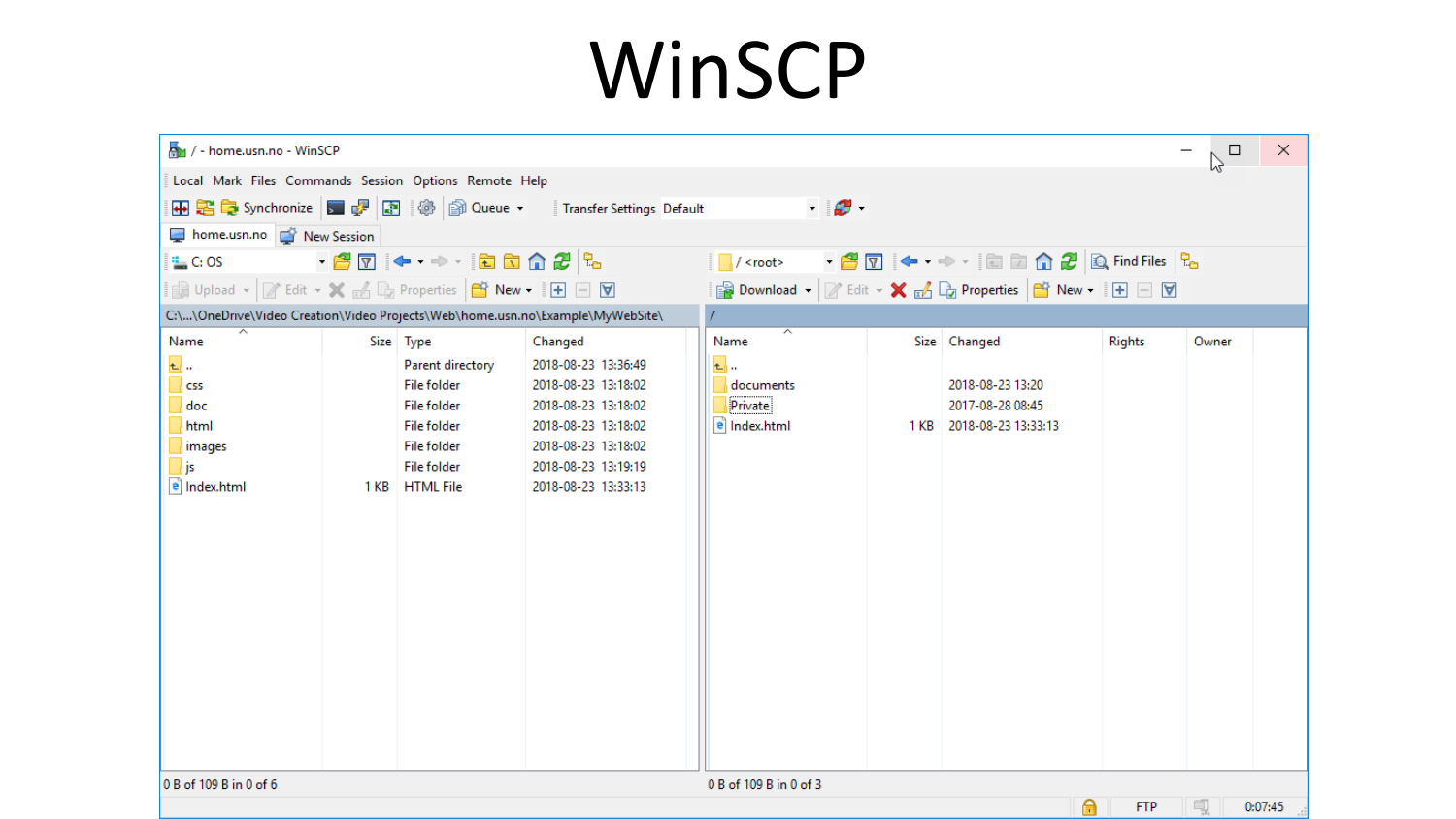### FileZilla

| home.usn.no - ftpes://home.usn.no%7Cusn.no%5Chansha@home.usn.no - FileZilla                             |                                                 | ピ                                         |                       | $\Box$ | $\times$            |
|---------------------------------------------------------------------------------------------------------|-------------------------------------------------|-------------------------------------------|-----------------------|--------|---------------------|
| File Edit View Transfer Server Bookmarks Help                                                           |                                                 |                                           |                       |        |                     |
| 里<br>E<br>٦.<br><b>EQO6</b><br>我<br>$\boldsymbol{\Omega}$<br>С                                          |                                                 |                                           |                       |        |                     |
| Host:<br>Username:<br>Password:<br>Port:                                                                | Quickconnect<br>l.                              |                                           |                       |        |                     |
| TLS connection established.<br>Status:                                                                  |                                                 |                                           |                       |        | $\hat{\phantom{a}}$ |
| Logged in<br>Status:<br>Retrieving directory listing<br>Status:                                         |                                                 |                                           |                       |        |                     |
| Status:<br>Calculating timezone offset of server                                                        |                                                 |                                           |                       |        |                     |
| Timezone offset of server is 7200 seconds.<br>Status:<br>Directory listing of "/" successful<br>Status: |                                                 |                                           |                       |        | $\checkmark$        |
| sers\hansha\OneDrive\Video Creation\Video Projects\Web\home.usn.no\Example\MyWebSite\ ~<br>Local site:  | Remote site: /                                  |                                           |                       |        | $\checkmark$        |
| MyWebSite<br>$\blacktriangle$                                                                           |                                                 |                                           |                       |        |                     |
| PowerPoint                                                                                              | e- 1<br>? documents                             |                                           |                       |        |                     |
| <b>HTML</b>                                                                                             | <b>2</b> Private                                |                                           |                       |        |                     |
| USN Web Server - web01.usn.no<br>$\checkmark$                                                           |                                                 |                                           |                       |        |                     |
| Filename<br>Filesize Filetype<br>Last modified                                                          | Filename                                        | Filesize Filetype<br><b>Last modified</b> | Permissions Owner/Gro |        |                     |
|                                                                                                         |                                                 |                                           |                       |        |                     |
| 2018-08-23 13:18:02<br><b>File folder</b><br><b>CSS</b>                                                 | documents                                       | 2018-08-23 13:<br><b>File folder</b>      |                       |        |                     |
| <b>File folder</b><br>2018-08-23 13:18:02<br>doc                                                        | Private                                         | 2017-08-28 08:<br><b>File folder</b>      |                       |        |                     |
| 2018-08-23 13:18:02<br><b>File folder</b><br>html                                                       | e Index.html                                    | 109 HTML File<br>2018-08-23 13:           |                       |        |                     |
| <b>File folder</b><br>2018-08-23 13:18:02<br>images                                                     |                                                 |                                           |                       |        |                     |
| 2018-08-23 13:19:19<br><b>File folder</b><br>js                                                         |                                                 |                                           |                       |        |                     |
| e Index.html<br>109 HTML File<br>2018-08-23 13:33:13                                                    |                                                 |                                           |                       |        |                     |
|                                                                                                         |                                                 |                                           |                       |        |                     |
|                                                                                                         |                                                 |                                           |                       |        |                     |
|                                                                                                         |                                                 |                                           |                       |        |                     |
|                                                                                                         |                                                 |                                           |                       |        |                     |
|                                                                                                         |                                                 |                                           |                       |        |                     |
|                                                                                                         |                                                 |                                           |                       |        |                     |
| 1 file and 5 directories. Total size: 109 bytes                                                         | 1 file and 2 directories. Total size: 109 bytes |                                           |                       |        |                     |
| <b>Status</b><br>Server/Local file<br>Direction   Remote file<br>Size Priority                          |                                                 |                                           |                       |        |                     |
|                                                                                                         |                                                 |                                           |                       |        |                     |
|                                                                                                         |                                                 |                                           |                       |        |                     |
|                                                                                                         |                                                 |                                           |                       |        |                     |
|                                                                                                         |                                                 |                                           |                       |        |                     |
| <b>Failed transfers</b><br>Successful transfers<br><b>Queued files</b>                                  |                                                 |                                           |                       |        |                     |
|                                                                                                         |                                                 |                                           | A @ @ Queue: empty    | - -    |                     |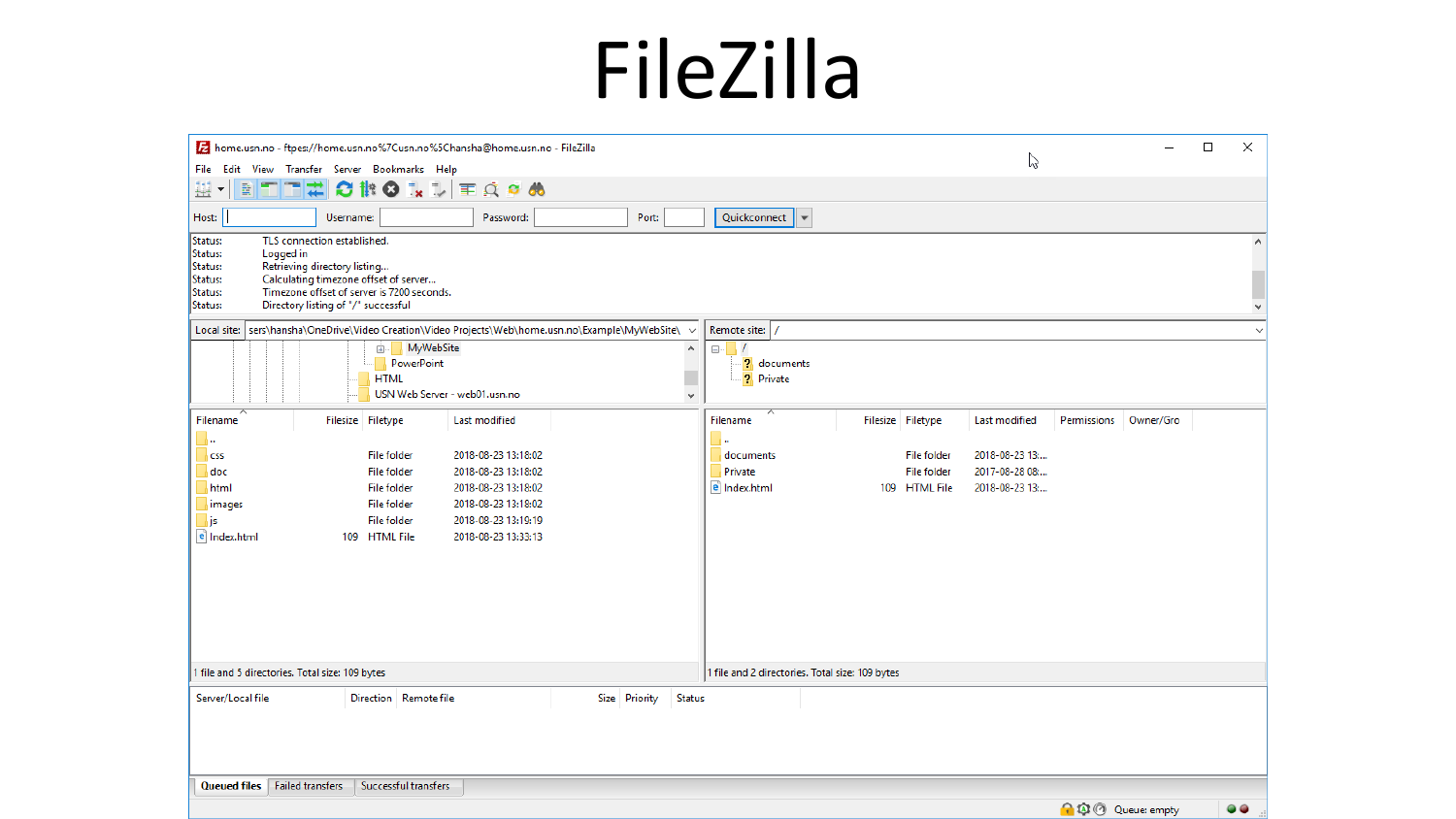### Test your Web Site from the Browser